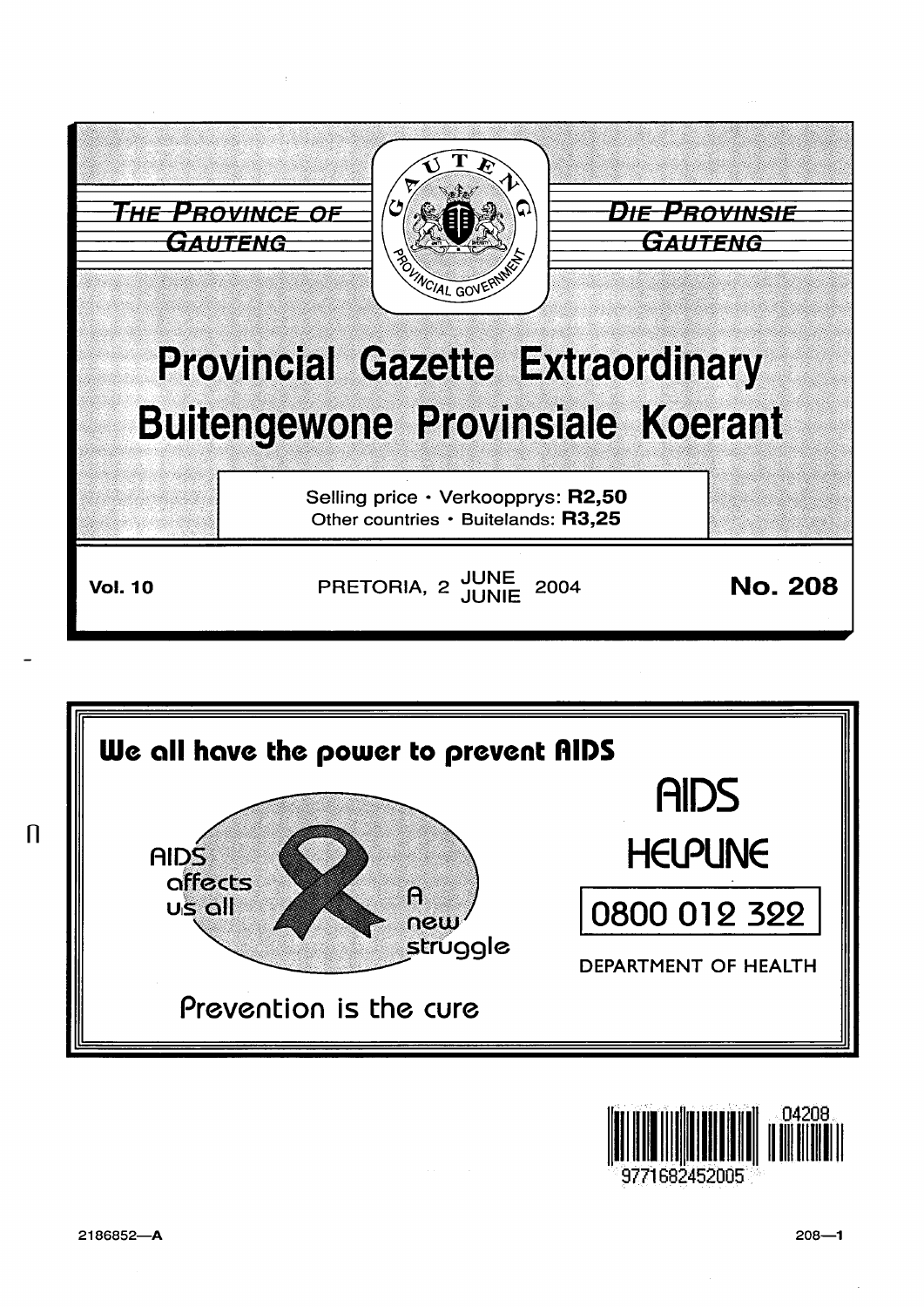# **CONTENTS • INHOUD**

No. *Page Gazette* 

Page Gazette.<br>No. No.

### **GENERAL NOTICES**

| 1733 National Road Traffic Act (93/1996) and Road Traffic Act (29/1989): Registration of testing station and authority to |     |
|---------------------------------------------------------------------------------------------------------------------------|-----|
|                                                                                                                           | 208 |
|                                                                                                                           | 208 |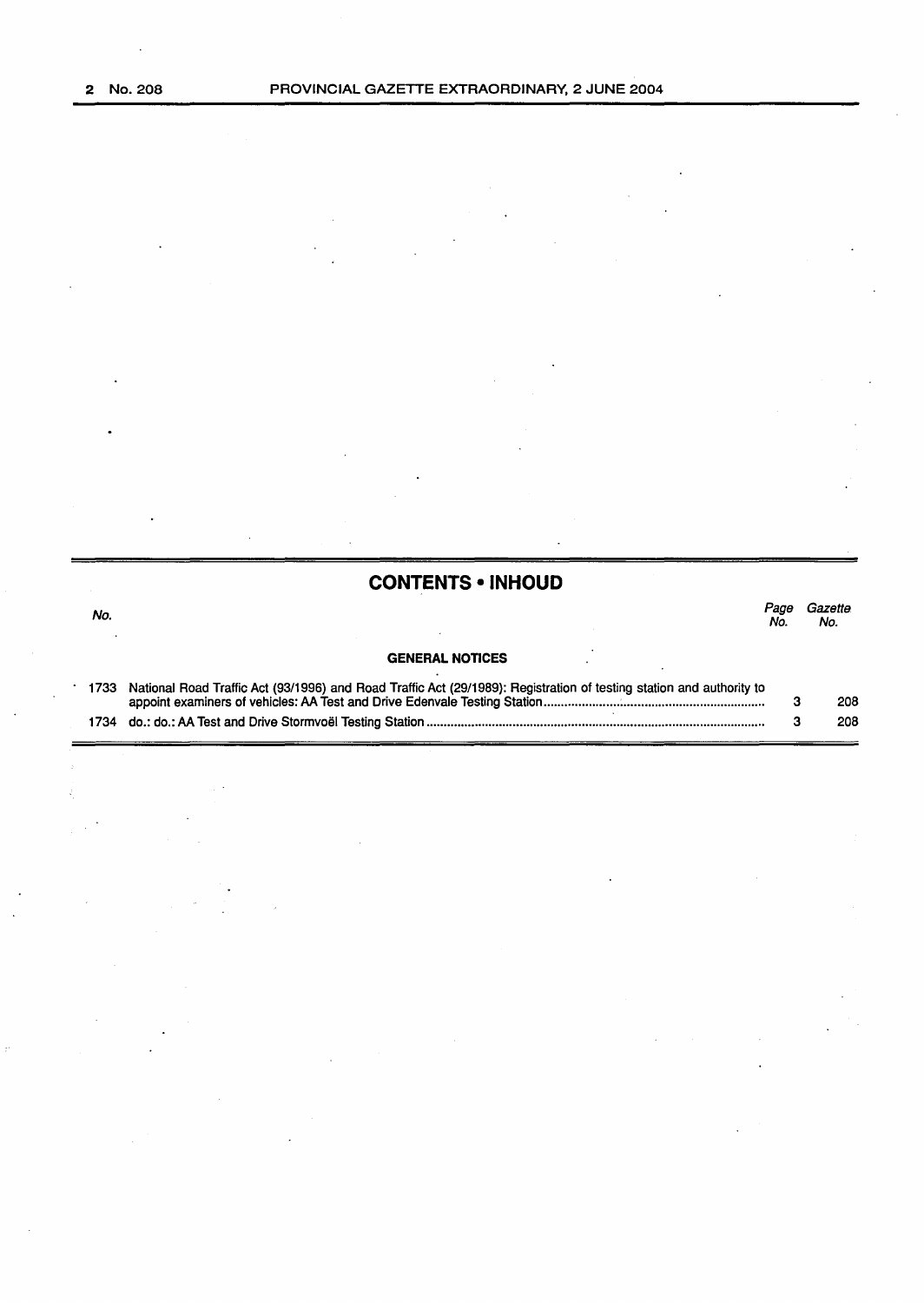# GENERAL NOTICES • ALGEMENE KENNISGEWINGS

#### 1\'.0TICE 1733 OF 2004

NATIONAL ROAD TRAFFIC ACT, 1996 (ACT 93 OF 1996) AND ROAD TRAFFIC ACT, 1989 (ACT 29 OF 1989)

#### NOTICE OF REGISTRATION OF TESTING STATION (SECTION 39} AND AUTHORITY TO APPOINT · EXAMINERS OF VEHICLE [SECTION 3(1}(e}]

I, Sarel Johannes van Deventer (Acting) Manager (Vehicle and Driver Licensing) authorized under section 91 of the Road Traffic Act, 1996 (Act No. 93 of 1996)-

- (1) hereby give notice in terms of section 39 of the Road Traffic Act, 1996, of the registration of AA Test and Drive Edenvale Testing Station, with Infrastructure Number 49512C09 as a B-Grade testing station; and
- (2) hereby determine under section 3(1)(e) of the Road Traffic Act, 1989, AA Test and Drive Edenvale Testing Station, with Infrastructure Number 49512C09 to be an authority which may appoint a person as an examiner of vehicles, on condition that-
	- ( a) such a person has obtained a diploma in the examination for examiners of vehicles at a centre approved by the Minister of Transport; and
	- (b) appointment takes place subject to the condition that vehicles may only be examined at AA Test and Drive Edenvale Testing Station.

#### KENNISGEWING 1733 VAN 2004

NASIONALE PADVERKEERSWET, 1996 (WET 93 VAN 1996) EN PADVERKEERSWET, 1989 (WET 29 VAN 1989)

#### KENNISGEWING VAN REGISTRASIE VAN TOETSSTASIE (ARTIKEL 39} VAN NASIONALE PADVERKEERSWET, 1996 EN MAGTIGING OM ONDERSOEKERS VAN VOERTUIE AAN TE STEL [ARTIKEL 3(1}(e}] (VAN PADVERKEERSWET, 1989}

Ek, Sarel Johannes van Deventer (Waarnemende) 8estuurder (Voertuig en Bestuurder Lisensies), ingevolge artikel91 van *r*die Padverkeerswet, 1996 (Wet 93 van 1996), gemagtig-

- (1) . gee hiermee, ingevolge artikel 39 van die Padverkeerswet, 1996, kennis van die registrasie van AA Test and Drive Edenvale Toetsstasie, met lnfrastruktuurnommer 49512C09 as 'n 8-Graad toetsstasie; en
- (2) bepaai hiermee kragtens artikel3(1 )(e) van die Padverkeerswet, 1989, dat AA Test and Drive Edenvale Toetsstasie, met lnfrastruktuurnommer 49512C09 'n instansie is wat 'n persoon as 'n ondersoeker van voertuie kan aanstel, op voorwaarde dat-
	- (a) so 'n persoon 'n diploma in die eksamen vir ondersoekers van voertuie by 'n sentrum wat deur die Minister van Vervoer goedgekeur is, verwerf het; en
	- (b) aanstelling geskied onderworpe aan die voorwaarde dat voertuie slegs by AA Test and Drive Edenvale Toetsstasie, ondersoek mag word.

# NOTICE 1734 OF 2004

NATIONAL ROAD TRAFFIC ACT, 1996 (ACT 93 OF 1996) AND ROAD TRAFFIC ACT, 1989 (ACT 29 OF 1989)

#### NOTICE OF REGISTRATION OF TESTING STATION (SECTION 39} OF THE NATIONAL ROAD TRAFFIC ACT, 1996 AND AUTHORITY TO APPOINT EXAMINERS OF VEHICLE [SECTION 3(1}(e}] (OF THE ROAD TRAFFIC ACT, 1989}

I, Sarel Johannes van Deventer (Acting) Manager (Vehicle and Driver Licensing) authorized under section 91 of the Road Traffic Act, 1996 (Act No. 93 of 1996)-

- (1) hereby give notice in terms of section 39 of the Road Traffic Act, 1996, of the registration of AA Test and Drive Stormvoel Testing Station, with Infrastructure Number 49512C08 as a 8-Grade testing station; and
- (2) hereby determine under section 3(1 )(e) of the Road Traffic Act, 1989, AA Test and Drive Stormvoel Testing Station, with Infrastructure Number 49512C08 to be an authority which may appoint a person as an examiner of vehicles, on condition that-
	- ( a) such a person has obtained a diploma in the examination for examiners of vehicles at a centre approved by the Minister of Transport; and
	- (b) appointment takes place subject to the condition that vehicles may only be examined at AA Test and Drive Stormvoël Testing Station.